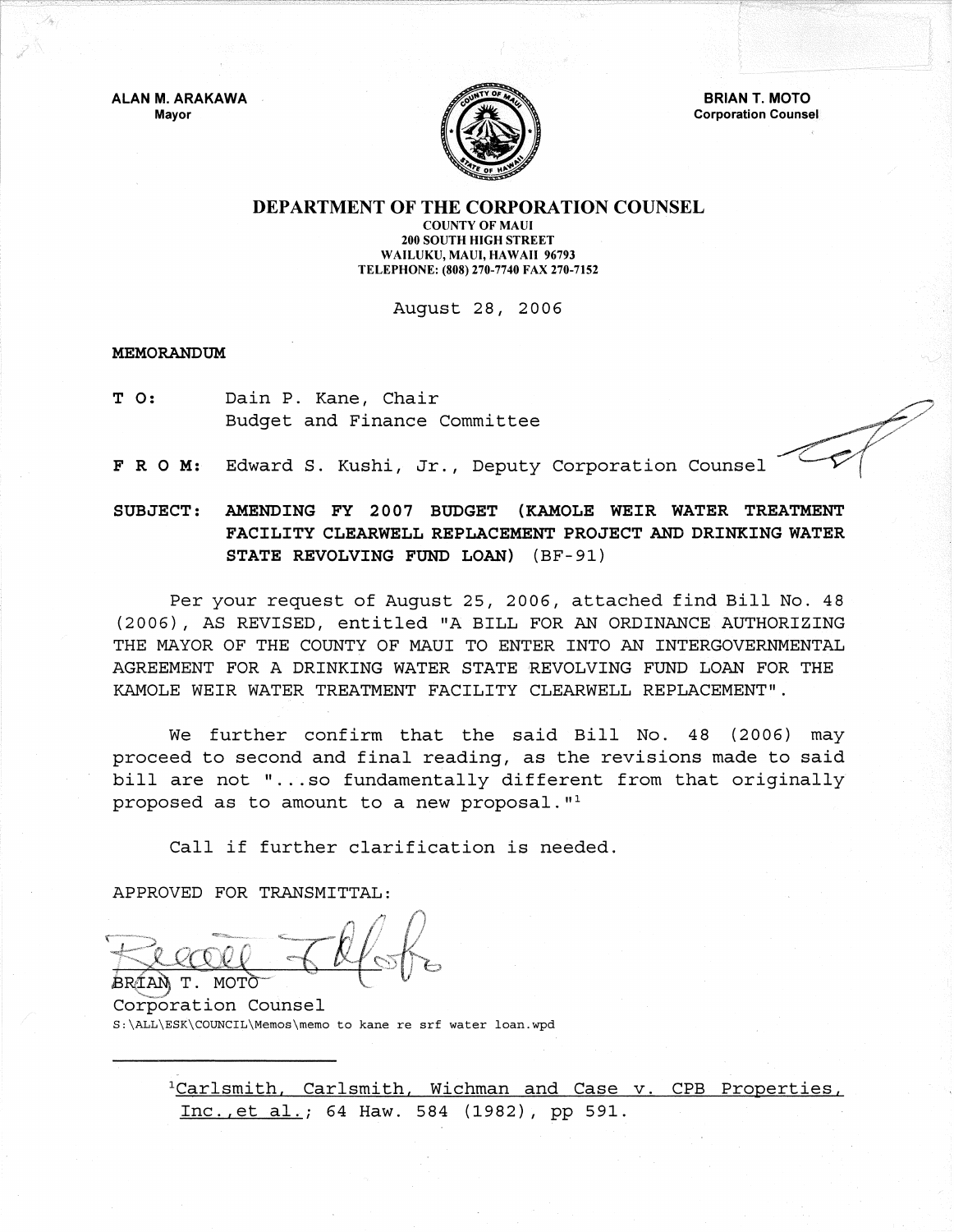Dain P. Kane, Chair Budget and Finance Committee August 28, 2006 Page 2

cc: Lloyd Ginoza, Budget Director (w/enc.) George Tengan, Director of the Department of Water Supply (w/enc.) Traci Fujita Villarosa, First Deputy Corporation Counsel  $(w/enc.)$ Michele M. White, Legal Assistant (w/enc.)

S:\ALL\ESK\COUNCIL\Memos\memo to kane re srf water loan.wpd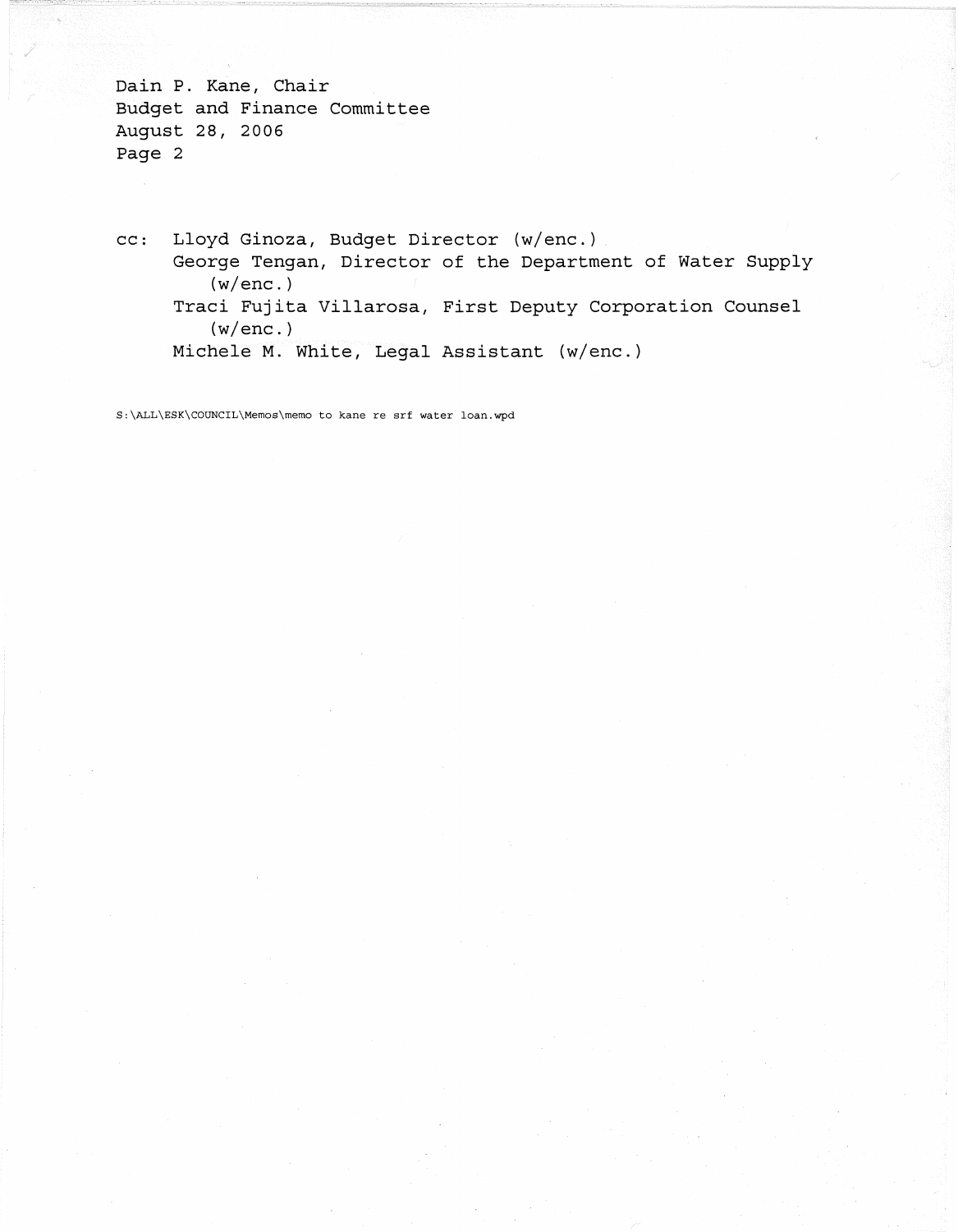ORDINANCE NO.

BILL NO. 48 (2006)

## A BILL FOR AN ORDINANCE AUTHORIZING THE MAYOR OF THE COUNTY OF MAUl TO ENTER INTO AN INTERGOVERNMENTAL AGREEMENT FOR A DRINKING WATER STATE REVOLVING FUND LOAN FOR THE KAMOLE WEIR WATER TREATMENT FACILITY CLEARWELL REPLACEMENT

BE IT ORDAINED BY THE PEOPLE OF THE COUNTY OF MAUI:

SECTION 1. Request for Loan. The County of Maui, pursuant to Chapter 340E, Hawaii Revised Statutes, has submitted an application for a Drinking Water State Revolving Fund Loan ("DWSRF loan") to the Director of the Department of Health, State of Hawaii, to finance the Kamole Weir Water Treatment Facility Clearwell Replacement project (the "Project").

Under the terms and conditions anticipated with regard to such DWSRF loan, the County shall repay, over a term of twenty years, the principal amount, which shall not exceed \$10,907,123 at a fixed rate of interest in the amount of zero and fifteen one-hundredth percent (0.15%) per annum. In addition, the County shall pay a semiannual loan fee of one and six hundred twenty-five onethousandth percent (1.625%) of the outstanding principal balance at the time each semiannual repayment is due.

SECTION 2. Council Authorization. Pursuant to Section 2.20.020, Maui County Code, the Council of the County of Maui hereby authorizes the Mayor to enter into an intergovernmental agreement, which would include the execution of all necessary documents, including any amendments thereto, between the State of Hawaii and the County of Maui relating to the DWSRF loan to finance